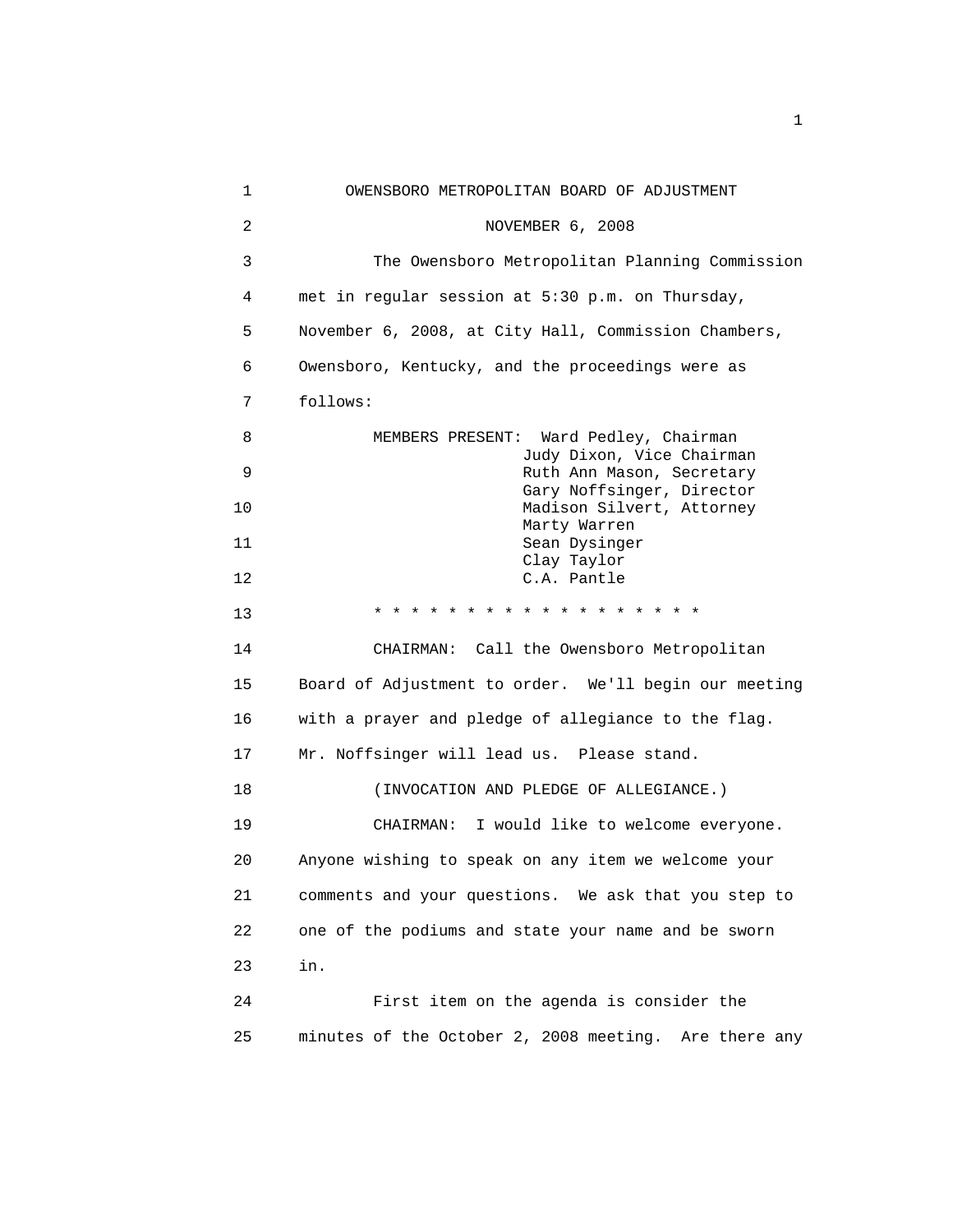```
 1 additions or corrections? 
 2 (NO RESPONSE) 
 3 CHAIRMAN: If not chair is ready for a motion. 
 4 MR. PANTLE: Move to approve as in the office. 
 5 CHAIRMAN: Is there a second? 
 6 MS. MASON: Second. 
 7 CHAIRMAN: All in favor of the motion raise 
 8 your right hand. 
 9 (ALL BOARD MEMBERS PRESENT RESPONDED AYE.) 
10 CHAIRMAN: Motion carries unanimously. The 
11 minutes are approved. 
12 Next item. 
13 ---------------------------------------------- 
14 CONDITIONAL USE PERMITS 
15 ITEM 2 
16 101-401 Blocks Veterans Boulevard, zoned B-2, B-4 
      (Postponed at the October 2, 2008 meeting) 
17 Consider a request for a Conditional Use Permit to 
      construct a phase of the riverfront project consisting 
18 of the Owensboro Riverwall construction within the 
      floodway for approximately 1800 feet along the bank of 
19 the Ohio River from the River Park Center to the 
      Veterans of Foreign Wars building. This phase of 
20 construction does not include improvements in Smothers 
      Park. 
21 Reference: Zoning Ordinance, Article 18, 
      Section 18-4(B)(3) and 18-5(B)(4) 
22 Applicant: City of Owensboro 
23 MR. SILVERT: State your name, please. 
24 MR. WILLIAMS: Zack Williams. 
25 (ZACK WILLIAMS SWORN BY ATTORNEY.)
```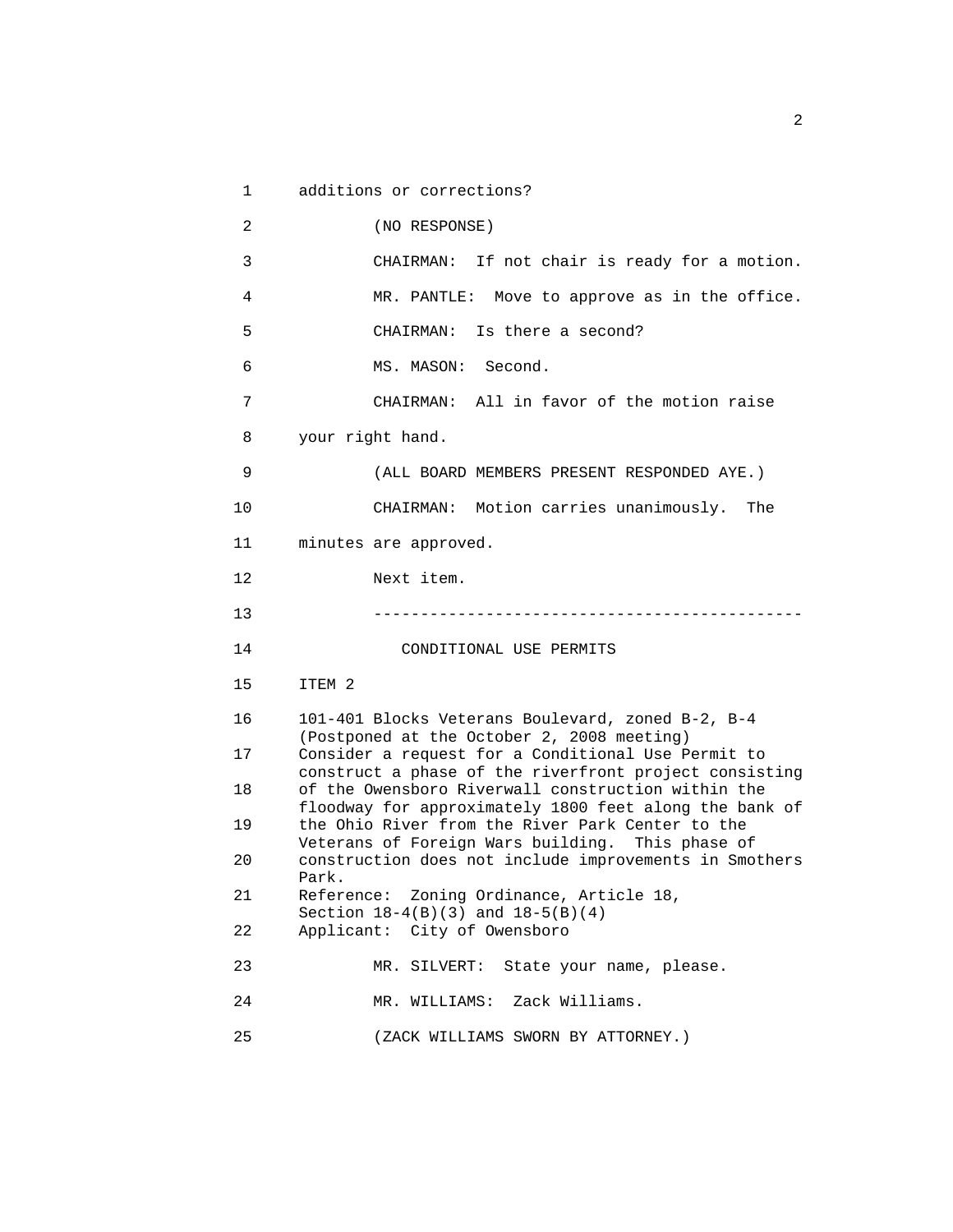1 ZONING HISTORY

| $\overline{2}$ | OMPC records indicate that two public facility        |
|----------------|-------------------------------------------------------|
| 3              | reviews have been conducted for the construction of a |
| 4              | MSE wall from the River Park Center patio to west of  |
| 5              | the Executive Inn Rivermont and to consider comments  |
| 6              | regarding the construction of the Riverfront West     |
| 7              | Plaza located adjacent to the Executive Inn           |
| 8              | Rivermont.                                            |
| 9              | LAND USES IN SURROUNDING AREA                         |
| 10             | The north boundary of the property is the Ohio        |
| 11             | River.                                                |
| 12             | The adjacent property to the west is zoned            |
| 13             | B-4, General Business and contains the Executive Inn  |
| 14             | Rivermont.                                            |
| 15             | The adjacent property to the east is zoned            |
| 16             | B-2, Central Business and contains the River Park     |
| 17             | Center.                                               |
| 18             | The adjacent properties to the south are zoned        |
| 19             | B-2, Central Business and contain several business    |
| 20             | activities.                                           |
| 21             | ZONING ORDINANCE REQUIREMENTS                         |
| 22             | All of the following requirements have been           |
| 23             | met by the applicant:                                 |
| 24             | Certification from a registered<br>1.                 |
| 25             | professional engineer that encroachments into the     |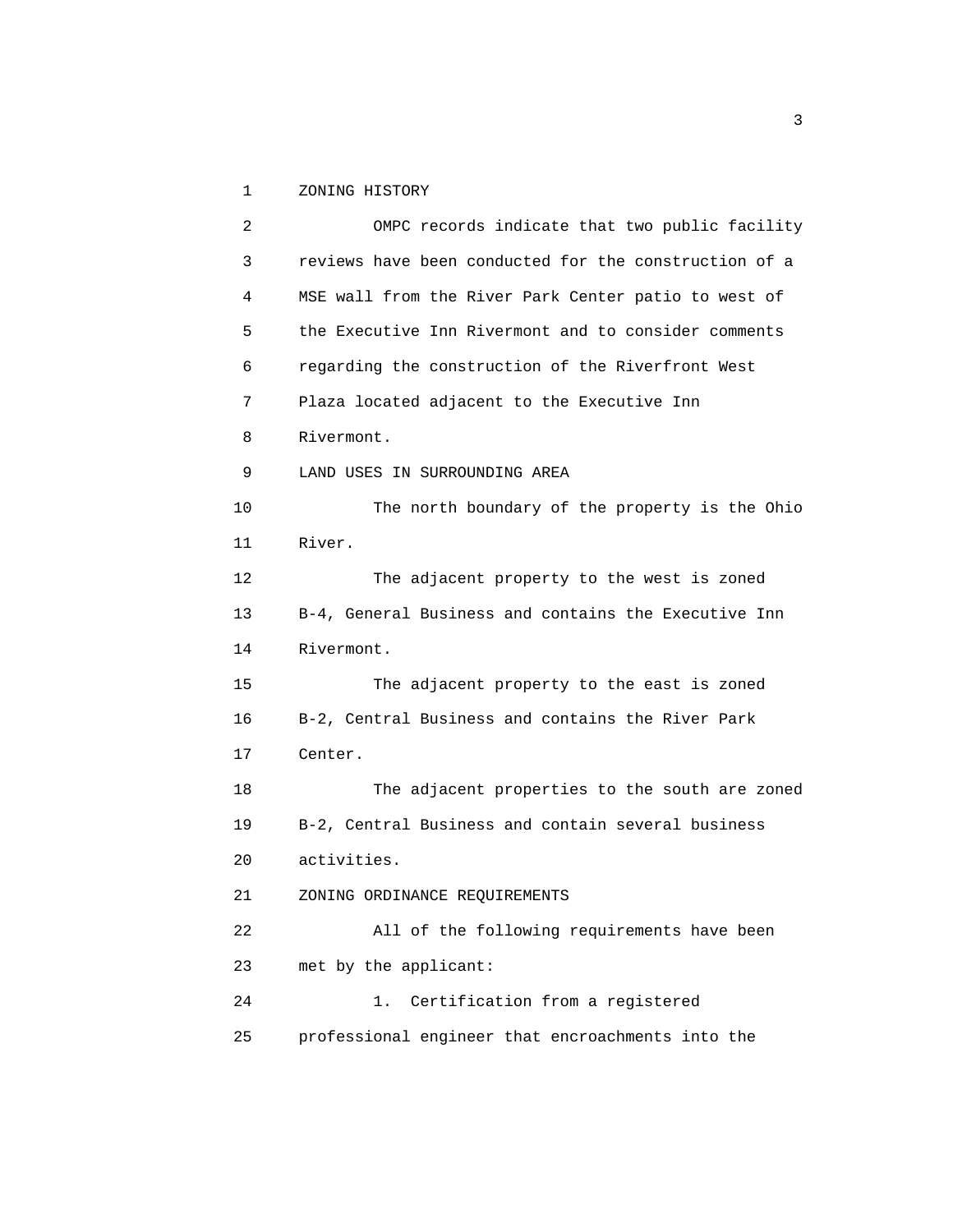```
 1 floodway shall not result in any increase in flood 
2 levels during occurrence of the base flood discharge. 
3 2. A stream construction permit from the 
4 Kentucky Division of Water. 
5 3. Authorization from the Army Corps of 
6 Engineers. 
7 MR. WILLIAMS: I would like to enter the Staff 
8 Report into the record as Exhibit A. 
9 CHAIRMAN: Anyone here representing the 
10 applicant? 
11 APPLICANT REP: Yes. 
12 CHAIRMAN: Anyone here that would have any 
13 comments or opposition of this application? 
14 (NO RESPONSE) 
15 CHAIRMAN: Any board members have any 
16 questions of the applicant? 
17 (NO RESPONSE) 
18 CHAIRMAN: Chair is ready for a motion. 
19 MR. DYSINGER: Mr. Chairman, given the 
20 findings that all the zoning ordinance requirements 
21 have been met and this project is long overdue I move 
22 that we grant the conditional use permit. 
23 MR. WARREN: Second. 
24 CHAIRMAN: We have a motion and a second. Any 
25 comments or questions on the motion?
```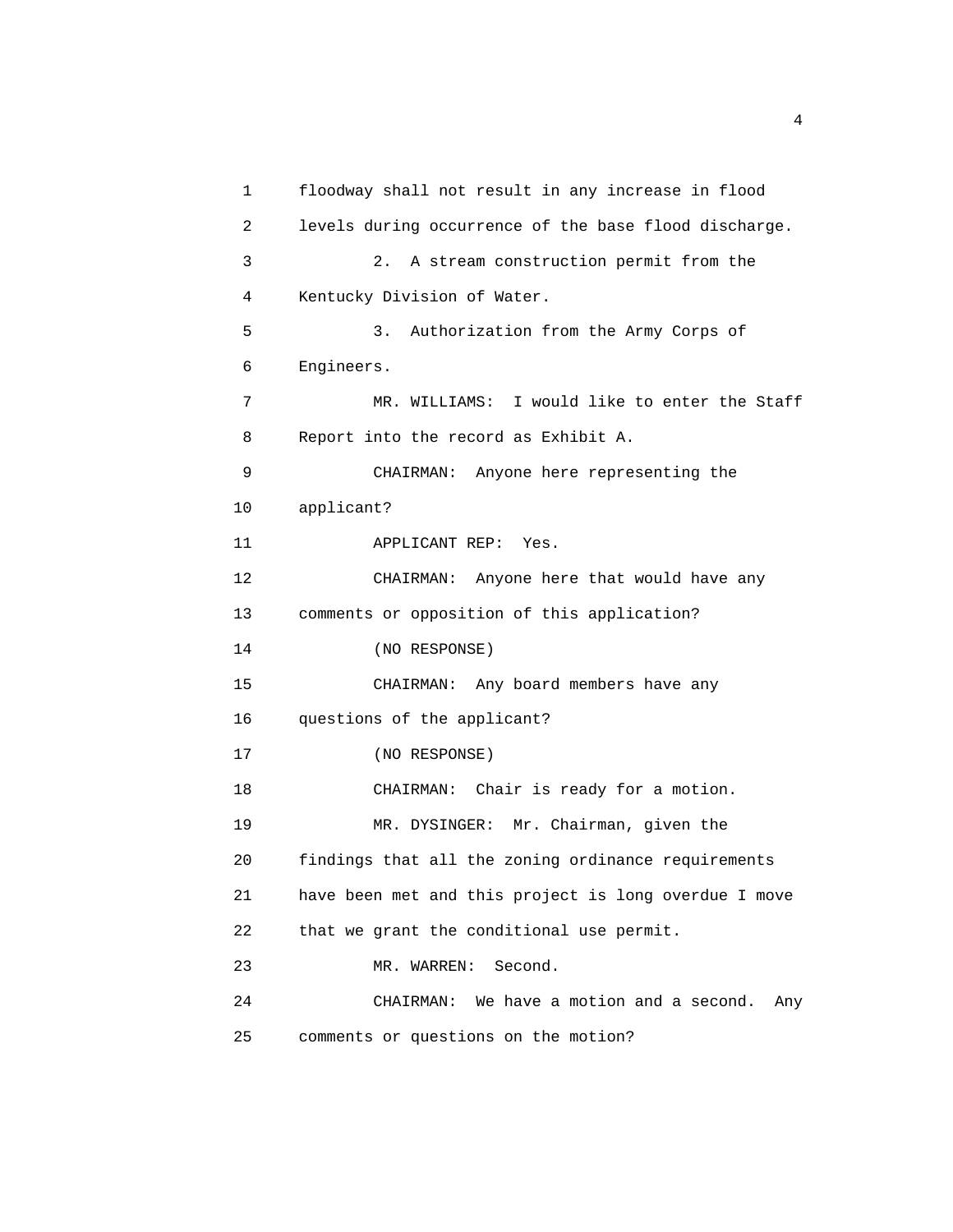1 (NO RESPONSE) 2 CHAIRMAN: All in favor raise your right hand. 3 (ALL BOARD MEMBERS PRESENT RESPONDED AYE.) 4 CHAIRMAN: Motion carries unanimously. 5 Next item. 6 ITEM 3 7 609 Wing Avenue, zoned R-4DT Consider a request for a Conditional Use Permit to 8 operate a homeless shelter with an occupancy of 90 residents providing educational, spiritual, financial 9 and substance abuse recovery services to the residents and to non-residents, with a vehicular access point on 10 Benita Avenue for emergency vehicles only. Reference: Zoning Ordinance, Article 8, Section 8.2C1 11 Applicant: Boulware - The Mission on the Hill, Inc. 12 ZONING HISTORY 13 The property located at 609 Wing Avenue is 14 zoned R-4DT Inner City Residential. OMPC records 15 indicate that four previous Conditional Use Permits 16 (CUP) have been approved for the Boulware Center at 17 this address. On June 3, 1999, on April 7, 2005, on 18 September 7, 2006. Details are contained on your 19 staff report. 20 On September 4, 2008 was specifically to 21 operate a homeless shelter with an occupancy of 90 22 residents providing educational, spiritual, financial 23 and substance abuse recovery services for the 24 residents and to non-residents, and to revise the 25 previously approved site plan to increase the number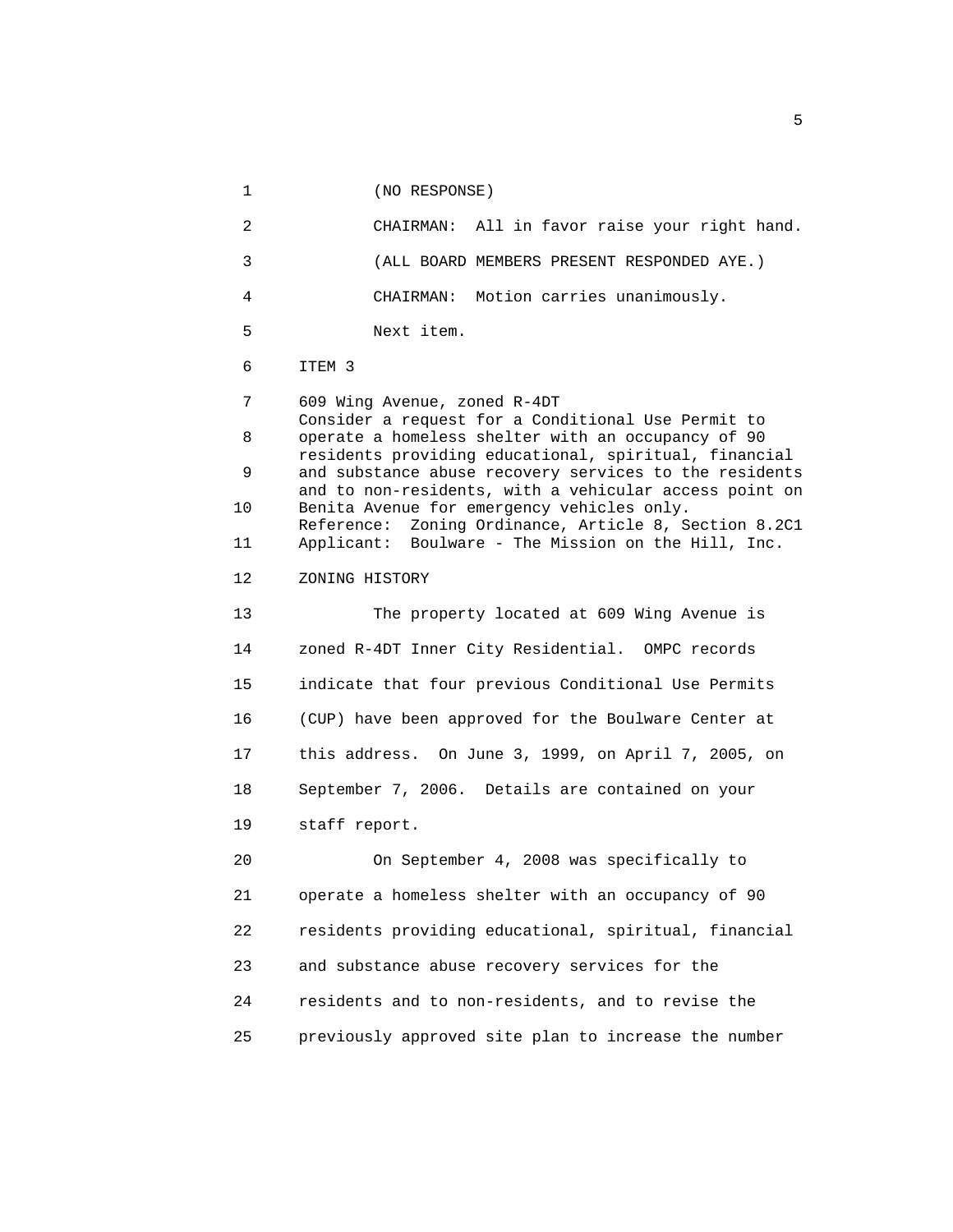1 of parking spaces, to revise the loading dock and to 2 include a vehicular access point on Benita Avenue. 3 Approval was granted with the condition that the 4 Benita Avenue access point be closed to vehicular 5 traffic.

 6 The current application has been made to alter 7 that condition, allowing the access point to be gated, 8 locked and only available to emergency vehicles by 9 means of a key box (Knox Box). Past CUP approvals 10 have required closing the Benita Avenue access point 11 physically so that no vehicle may access the facility 12 from the residential street.

13 LAND USES IN SURROUNDING AREA

 14 All adjoining properties are zoned R-4DT Inner 15 City Residential.

## 16 ZONING ORDINANCE REQUIREMENTS

 17 1. Article 13, Section 13.8C1 requires one 18 parking space for every four beds and one space for 19 each employee on maximum shift.

 20 2. Article 17, Table 17.312 requires a 3' 21 high continuous screening element and a tree for every 22 40 lineal feet of vehicular use area boundary when the 23 area is adjacent to residential zoning.

 24 3. Article 17, Section 17.32 requires 25 interior landscaping for vehicular use areas that are

 $\sim$  6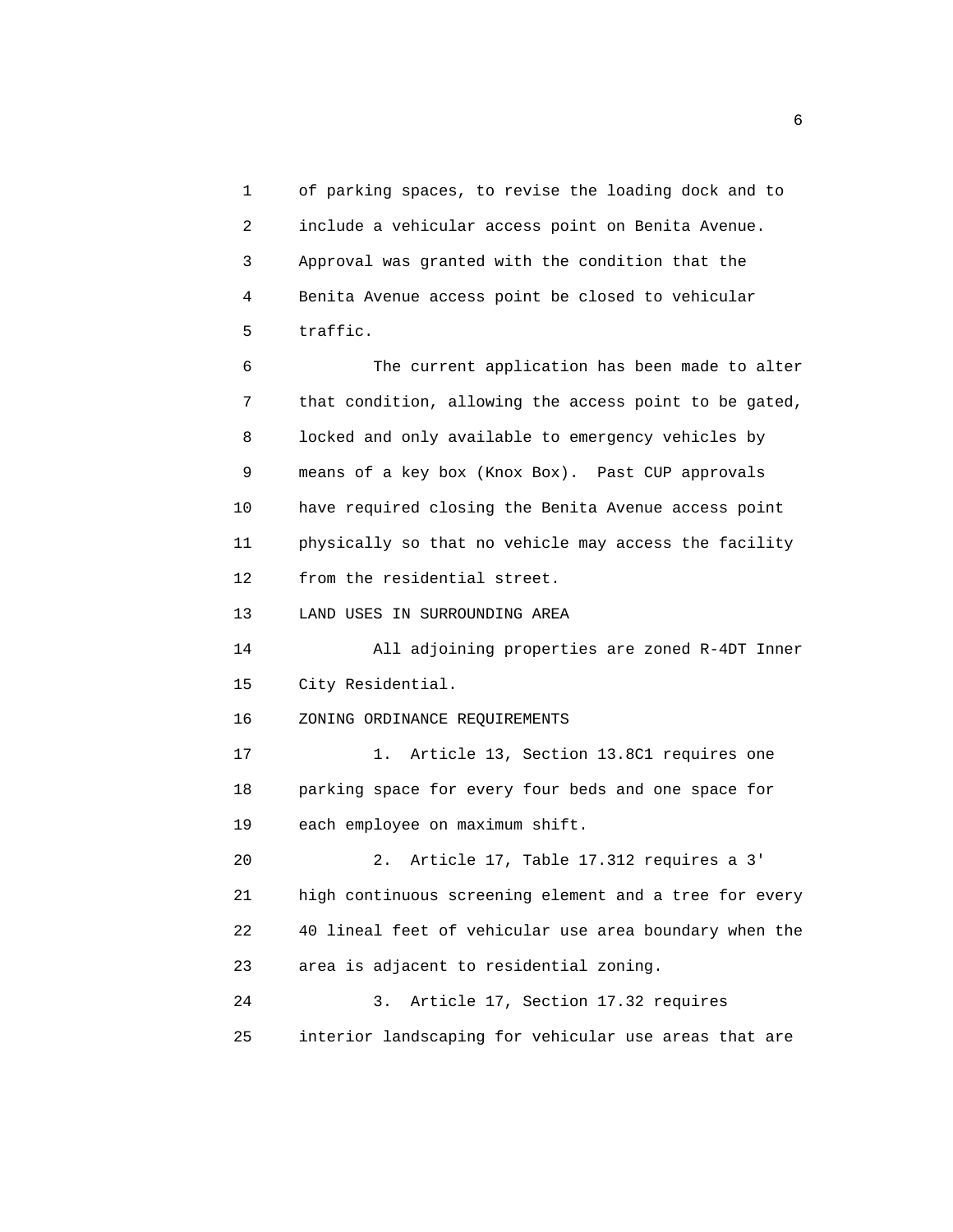1 at least 30,000 square feet, but less than 50,000 2 square feet in area, except in industrial zones. 3 SUGGESTED CONDITIONS 4 1. Reviews must be conducted at six month 5 intervals after occupancy for a period of one year. 6 2. The number of residents will not exceed 7 90. 8 3. At no time will there be more than 120 9 people in the facility. 10 These three conditions were identical to the 11 last approval. 12 4. The vehicular access point along Benita 13 Avenue must be gated, locked with Knox Box access, and 14 accessible only by emergency vehicles. 15 MR. WILLIAMS: I would like to enter the Staff 16 Report into the record as Exhibit B. 17 CHAIRMAN: Anyone here representing the 18 applicant? 19 MR. CRAIG: My name is Bill Craig. I'm here 20 on behalf of the applicant. 21 MR. SILVERT: Mr. Craig, I recognize the oath 22 you took as an attorney. 23 MR. CRAIG: Thank you. 24 I'm sorry to intrude on your time again. I 25 didn't expect to be here. Funny thing happened on the

<u>2</u> The contract of the contract of the contract of the contract of the contract of the contract of the contract of the contract of the contract of the contract of the contract of the contract of the contract of the contra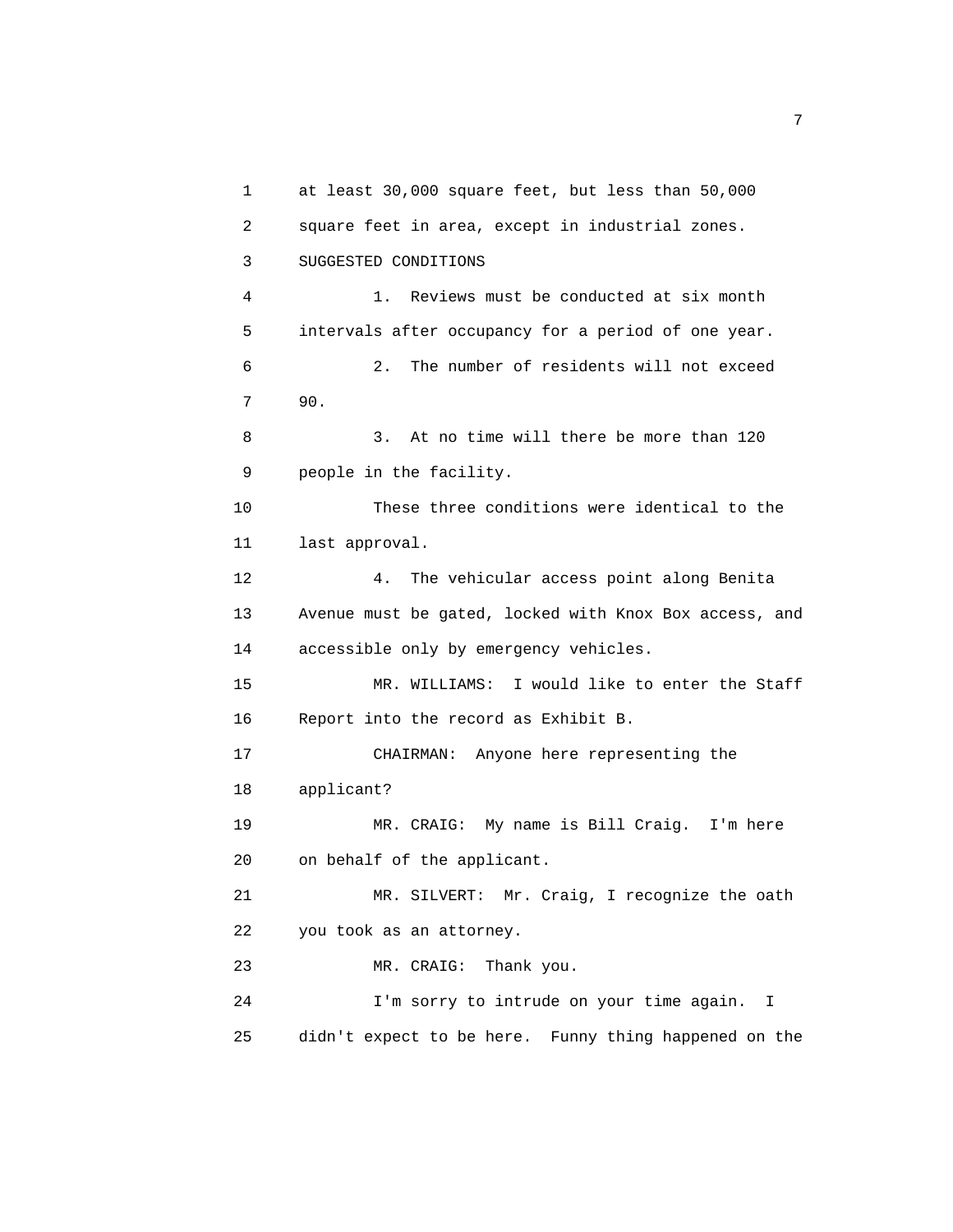1 way to the occupancy permit.

 2 We had the usual customary inspection by the 3 fire inspector's office. Their judgment was that the 4 Benita Avenue access point should remain in existence. 5 They understood the issues about it not going used for 6 any purposes. So we are agreeable, of course, that it 7 be closed and remain completely secured with access 8 for emergency vehicles only.

 9 Now, that wasn't a condition we imposed or 10 asked for, etcetera. I'm back because I'm lazy. If I 11 have a requirement from you that it must be blocked 12 up, and if I have a requirement from the fire 13 inspector's office that it must remain in existence 14 and available for emergency vehicles, then I either 15 ask you to modify accordingly or I go to the only 16 place I can and that's try a lawsuit because I have 17 two governmental agencies telling me two things are 18 inconsistent. As I said, I'm lazy. I know you all 19 are tired of seeing me here. If I can say this 20 without offense, I'm tired of seeing you. We have 21 other things to do. We want to honor our commitments 22 always.

 23 We don't tell the fire authorities where we're 24 going to put fire extinguishers. We don't tell them 25 how we're going to put in fire suppression equipment.

experience of the state of the state of the state of the state of the state of the state of the state of the s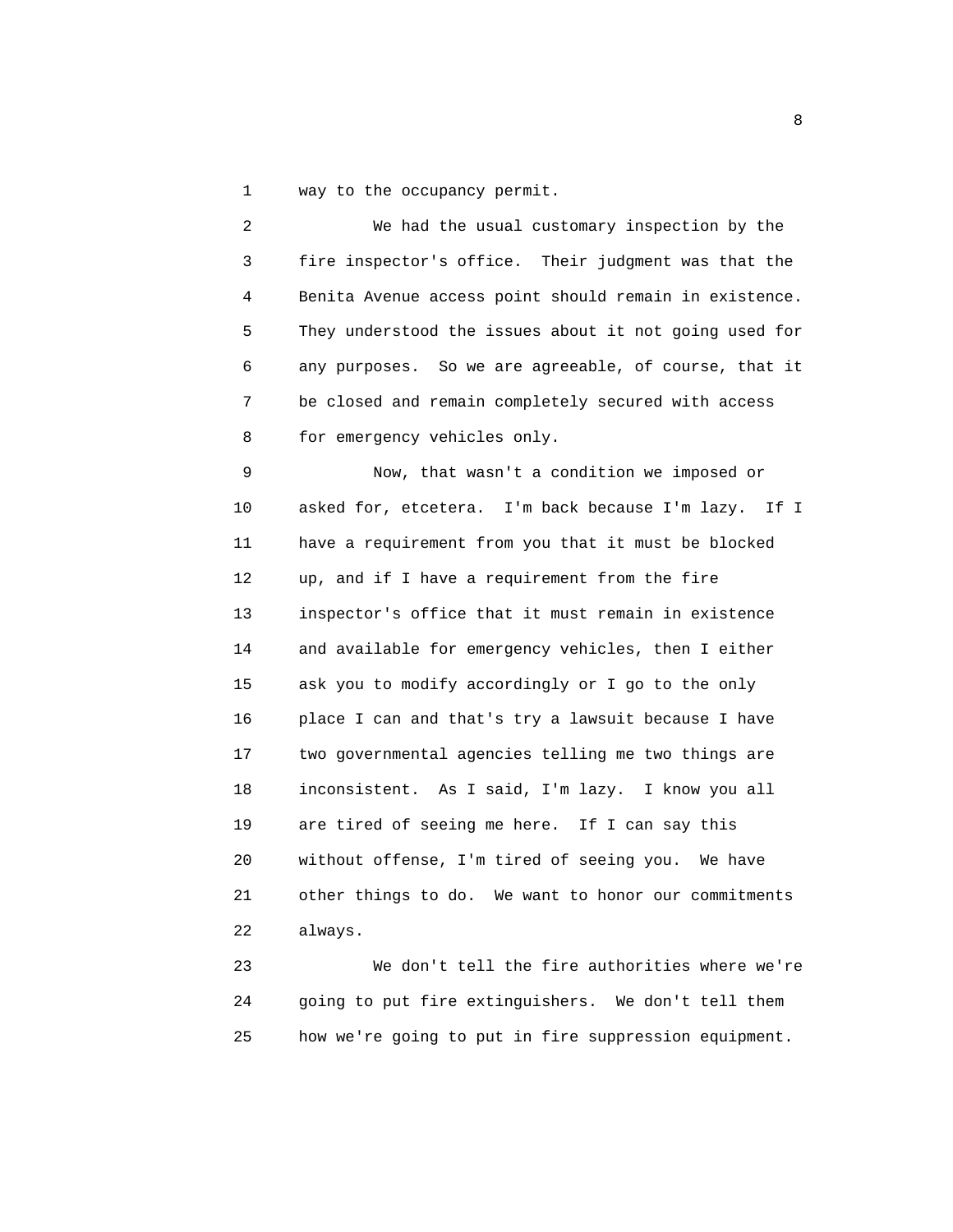1 There are lots of things that we have done over the 2 last couple of years to comply with every requirement 3 imposed upon us. This is a requirement which we were 4 requested to comply with and we are going to do that 5 unless we're prevented.

 6 I did ask one of the representatives from the 7 fire inspector's office to come and speak as to why 8 they want us to do this.

 9 It occurred to me at the time that other 10 emergency services might have the same view. I have 11 filed with you a request from both the Owensboro 12 Police Department and the Daviess County Sheriff's 13 Department as our most prominently local policing 14 functions. They agree with the fire inspector. That 15 it should remain in existence. They don't have 16 problem at all with it being locked and kept locked at 17 all times. They agree with the Knox Box arrangement 18 to get in if there were a need to.

 19 I'm trying to keep ourselves out of conflict 20 with anyone. I think that's pretty much it.

 21 Steve Leonard who represents the fire 22 inspector's office is here and available to explain 23 their thinking on the process. I would ask that you 24 let him testify in that regard.

25 CHAIRMAN: Thank you, Mr. Craig.

experience of the state of the state of the state of the state of the state of the state of the state of the s<br>The state of the state of the state of the state of the state of the state of the state of the state of the st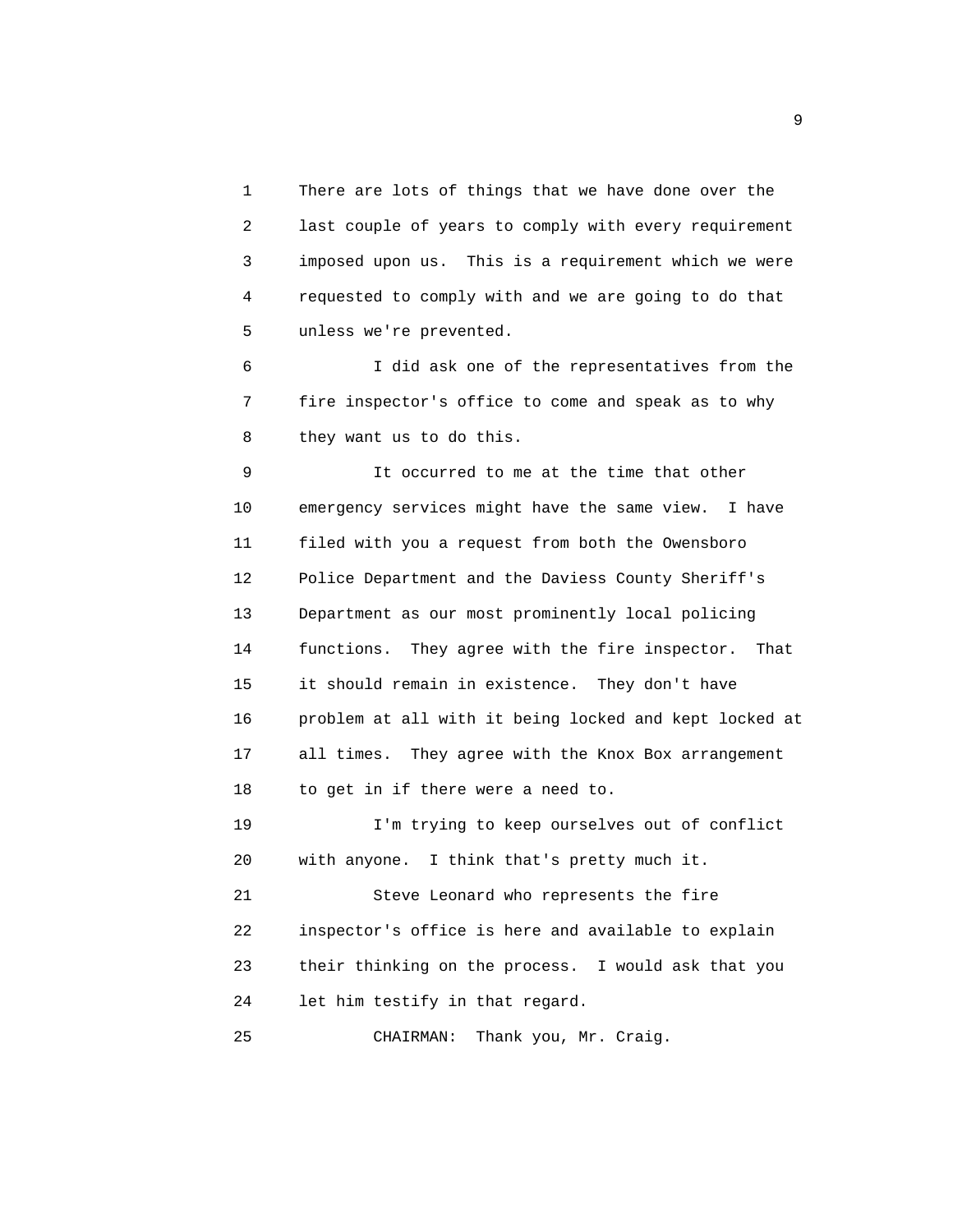1 MR. SILVERT: State your name, please. 2 MR. LEONARD: Steve Leonard. 3 (STEVE LEONARD SWORN BY ATTORNEY.) 4 MR. LEONARD: Basically what Mr. Craig asked 5 us to do is come and explain our stats on why we 6 required the two means of egress or an access for fire 7 and rescue to remain open or at least available to us. 8 We did not want to lessen any of the fire protection 9 to the facility in question less than what it was when 10 it was formerly used for housing the nuns and so 11 forth.

 12 Basically it's being used as a dormitory type 13 setting where you have lives to protect there. The 14 fact that it is built somewhat like a fort it limits 15 our ability to gain access to the property because of 16 the wall. We have to have that second egress for our 17 ladder company, rescue squads and so forth to gain 18 accessibility to that.

 19 Mr. Craig wanted us to come over and explain 20 that to you. I think probably you were aware of that 21 because of the type of occupancy that we're dealing 22 with. Again, when we went with other city officials 23 over there to look at that, we were able to determine 24 that we needed to have that available to us. 25 The knox box that he talked about allows us,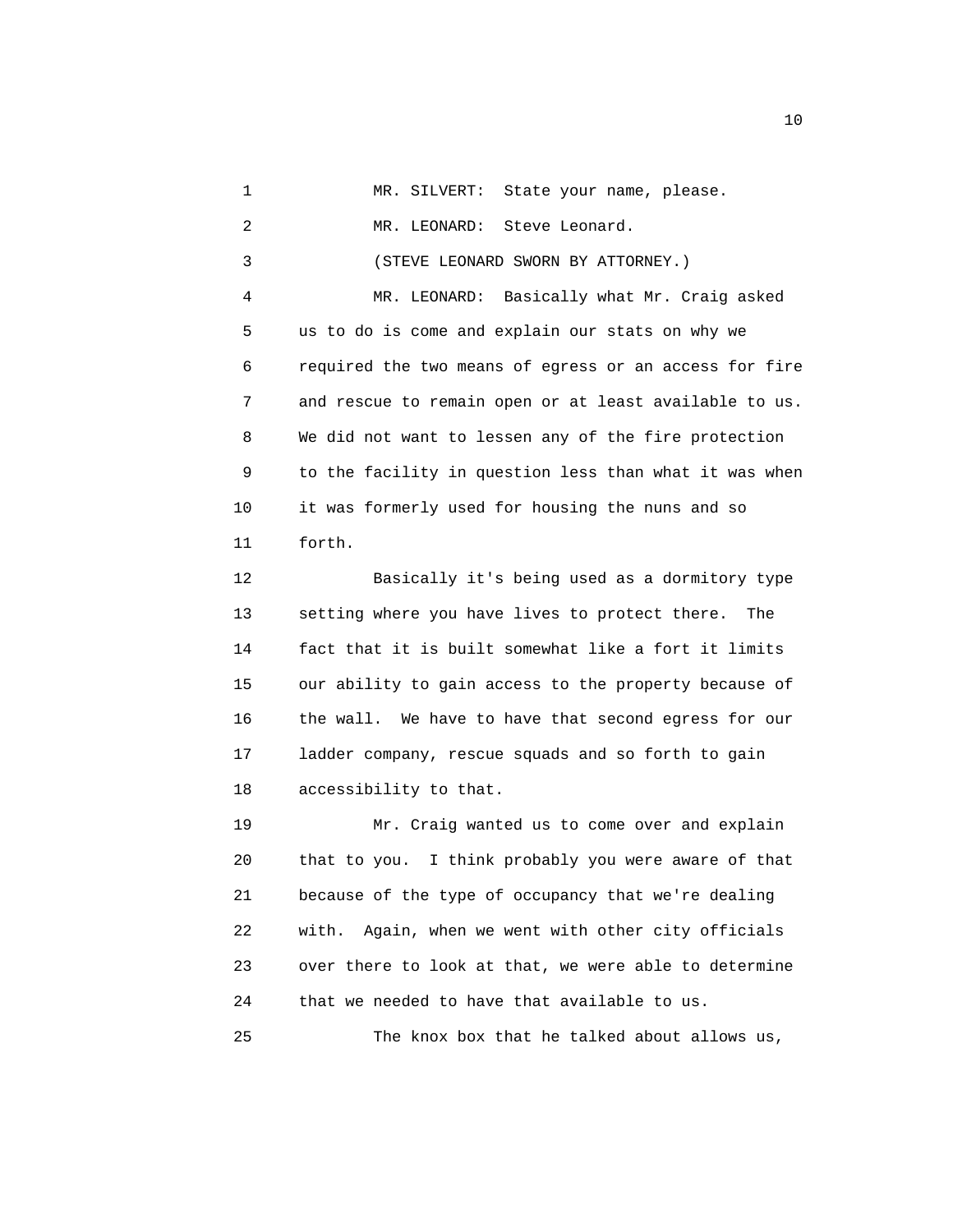1 we are the only ones that have accessibility to that 2 gate. It's my understanding we would be the only ones 3 using that gate for that type of services. The police 4 department and the ambulance service does not have 5 access to that, but we do.

 6 Again, the reason for that is because we have 7 to have the ability to get large pieces of equipment 8 in there such as ladders and that type of thing to 9 deal with the structures. It's ordinary construction. 10 It's a rather large facility. Again, due to the fact 11 that it's got this large barrier around it, it would 12 prohibit us from doing any street fire fighting. We 13 would not have accessibility to that.

 14 We're not engaged in any debate on any side. 15 We're looking at this strictly as fire protection 16 features for that community or that area up there or 17 that facility up there. That's the only way we're 18 looking at that, is how we are to best protect those 19 people in that facility. Based on that we have to 20 have that availability. To me it's pretty simple. 21 CHAIRMAN: Any board members have any 22 questions or comments? 23 MS. MASON: I have a question. 24 The code on that knox box, only the fire

25 department has the code? No one at Boulware will have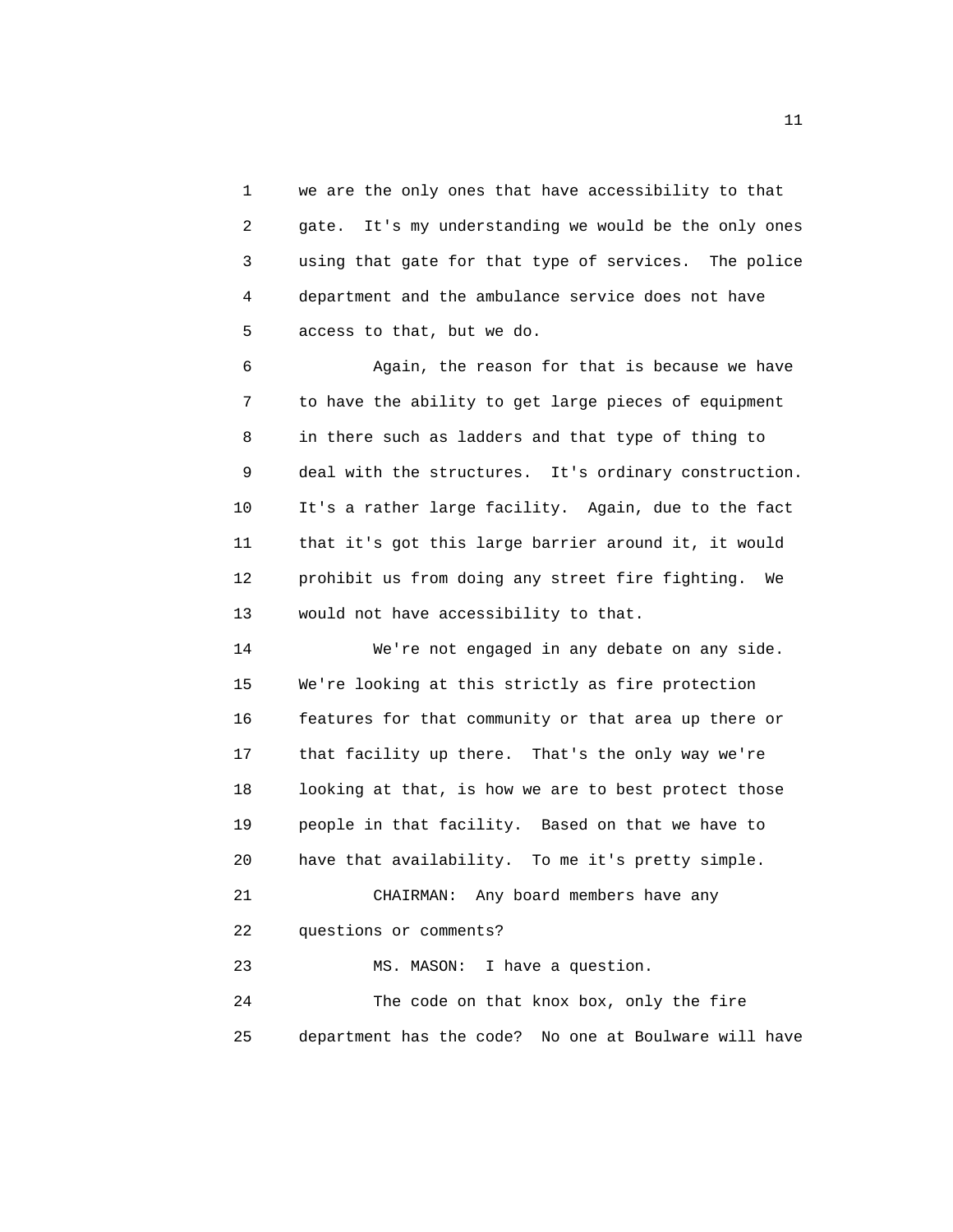1 that code?

 2 MR. LEONARD: That is correct. We are the 3 only ones that have a key to the knox box. We have 4 about 400 knox boxes. 5 MS. MASON: Oh, it's a key. It's not a code. 6 MR. LEONARD: It is a key. That I, as the 7 city fire marshall, the chief has, and each officer on 8 a rig has and they pass that to the off duty guy 9 coming on duty tomorrow. So they never leave our 10 possession. We're the only ones that have the 11 available keys for that. Not EMS. I think there's a 12 big misunderstanding that police and EMS have that 13 availability too, and they do not. That keeps it 14 secure. 15 CHAIRMAN: Thank you. 16 MR. WARREN: Mr. Leonard, also what you might 17 be saying or what I'm kind of thinking is, let's say 18 you can't get in there. This gate is closed and you 19 can't get your equipment in there and the place is on 20 fire. That could be endangering the entire 21 neighborhood? 22 MR. LEONARD: We are concerned first about the 23 property in question. Then, of course, you're dealing

24 with the exposures as well. Again, we look at that.

25 It wouldn't matter if they moved a hotel in there or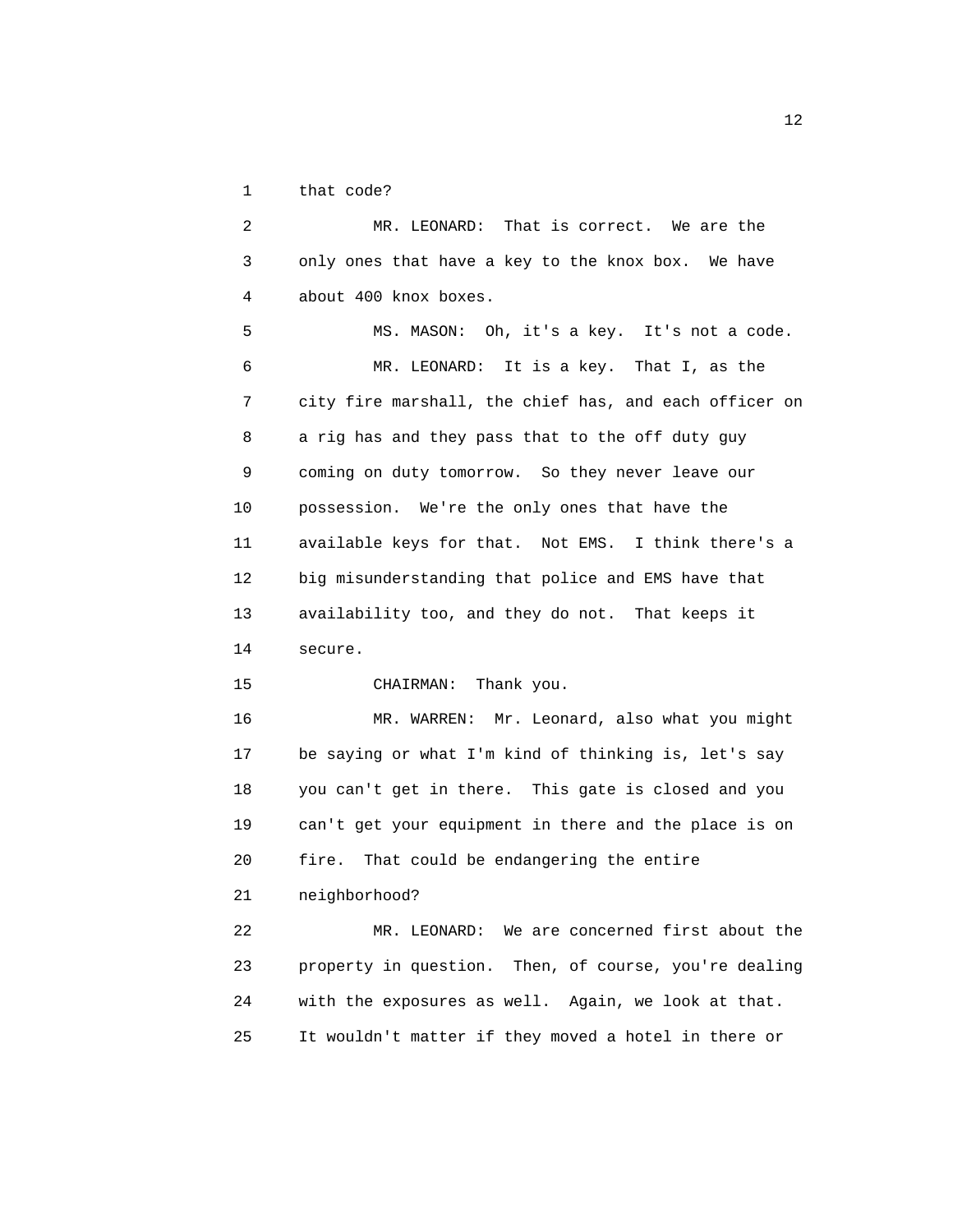1 any other type of center. It is lives to protect. It 2 is a facility to protect and we have to protect that 3 as best we can. We have to have availability to get 4 our equipment in there to do that. 5 With a large facility like that, if we did 6 have a delay in getting necessary equipment in there, 7 you're exactly right. You would have embers and that 8 type of thing that would cause exposure problems for 9 the rest of the neighborhood. 10 History on that area over there. Eighty-eight 11 percent or better residential occupancies. We have 12 had a lot of disastrous fires occur over in that area 13 for a variety of reason just due to the fact of the 14 age of that part of the city. 15 So our goal is prevention. We want to do what 16 we can to make it as safe of an area of the city as we 17 can. 18 CHAIRMAN: Thank you. 19 Let me see if we have any opposition or 20 comments, Mr. Craig. 21 Anyone like to make comments or have 22 questions? 23 MR. SILVERT: State your name, please. 24 MR. DARLING: Bob Darling. 25 (BOB DARLING SWORN BY ATTORNEY.)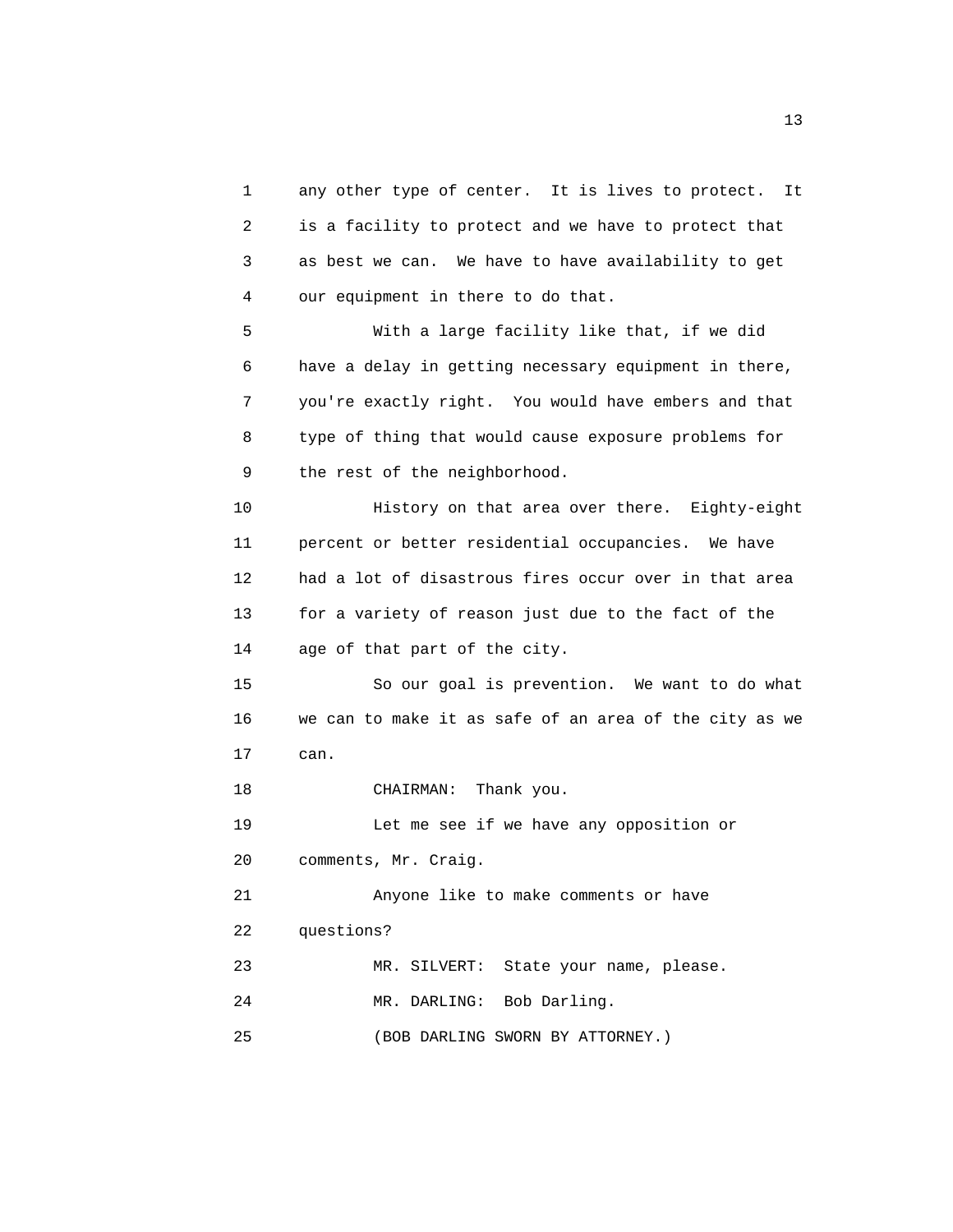1 MR. DARLING: I would like to oppose this 2 conditional use permit. Let me explain a couple of 3 things.

 4 First of all I'm not tired of seeing you all 5 because I do see you all at other places.

 6 Second thing I think I need to explain real 7 fast this knox box. I work at OMU and we have knox 8 boxes all over the place. All that does is allow 9 emergency personnel a key to the door where the knox 10 box is. That doesn't stop every employee at OMU from 11 having a key to that door too. So just because 12 there's a key in there so the police and fire can 13 enter quickly, does not prevent everybody else in the 14 universe having a key to their door too.

 15 The ink isn't dry from the permit of 16 September 4th. It's still not on-line on the 17 transcript.

 18 We were promised this gate would be sealed 19 three times. This issue was brought up about three 20 years ago when we questioned whether there was a 21 requirement that they had to have a second entrance. 22 We were told there was no fire code requirement that 23 required that.

 24 If I could go back. We want to know who has 25 keys to this gate. The police, fire? Will David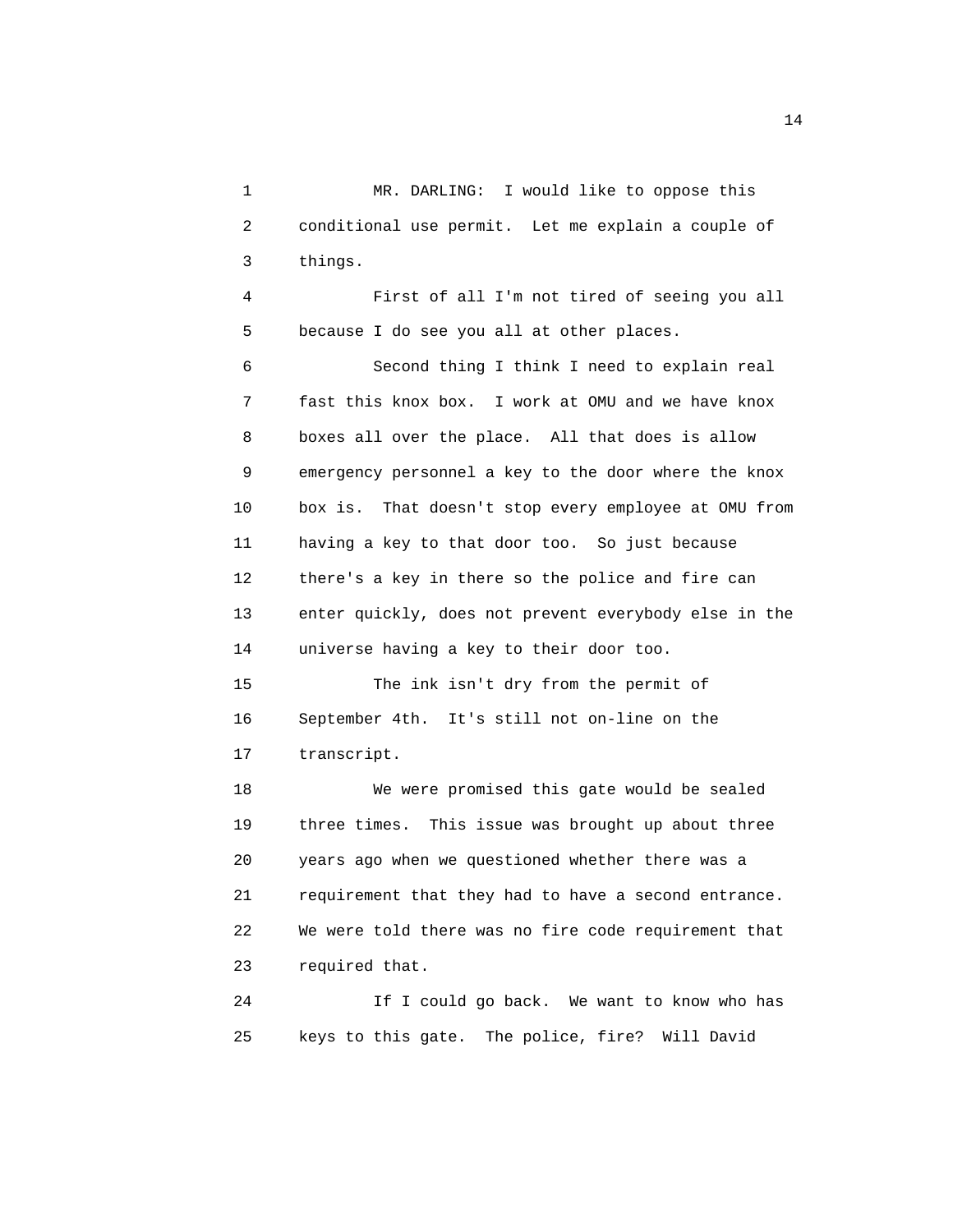1 Osborne's jail, landscaping crew, will they have a key 2 to it? Will tree crews? If they have special events, 3 will every employee have a key to it? Will there be 4 residents that have keys to this, which means this 5 gate could be left open at any time?

 6 This property really has no security now. The 7 gate that Mr. Craig took offense to when I showed him 8 pictures of it in September is now wide open. There 9 is nothing there. Just a big hole in the wall. Are 10 we to believe that this drive gate will always stay 11 locked? Who will monitor this gate that the neighbors 12 can trust?

 13 The fire department, if they do any fire runs, 14 are going to have to go completely down Wing Avenue 15 because the closest hydrant is north two blocks away. 16 All hydrants are on Wing Avenue.

 17 Why not put a gate on the back of the property 18 off the alley? It would be a lot closer to hydrants. 19 Like I said the neighbors were promised three 20 times. You passed this three times.

 21 If Ms. Dixon makes a motion tonight just leave 22 it open ended, Lord knows they'll be back again to get 23 more access to Benita Avenue and our neighborhood. 24 We're getting this full business in the middle of our 25 neighborhood on one conditional use permit at a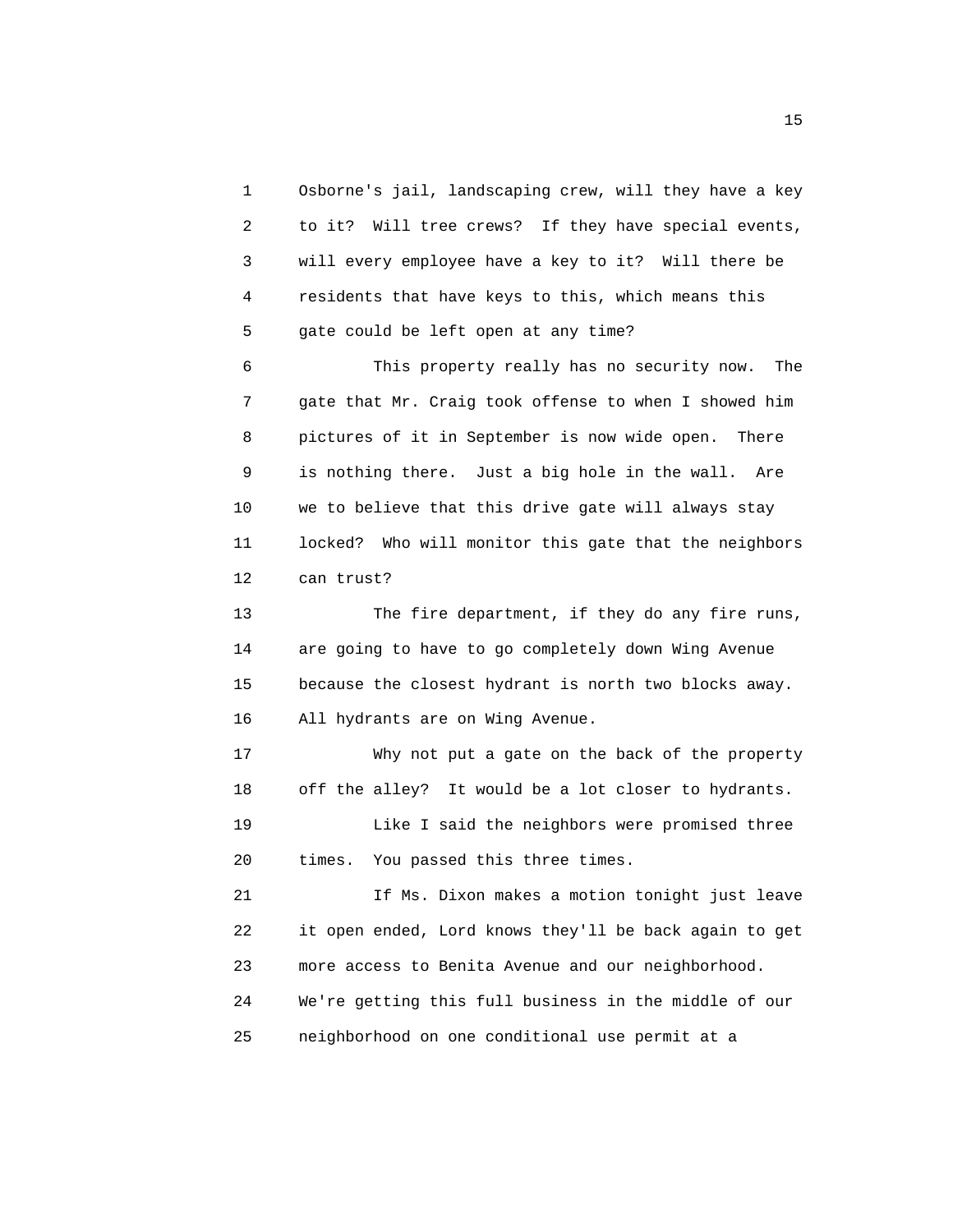1 time.

| 2               | CHAIRMAN: Anyone else like to speak?                 |
|-----------------|------------------------------------------------------|
| 3               | (NO RESPONSE)                                        |
| 4               | CHAIRMAN: Mr. Craig.                                 |
| 5               | MR. CRAIG: Three things.                             |
| 6               | First, the first time we came here we proposed       |
| 7               | to close the gate and there was an uproar. The next  |
| 8               | time we came we proposed to leave it open, and there |
| 9               | was an uproar. The third time we're here on the gate |
| 10              | issue or where the gate issue is all involved, we're |
| 11              | saying we really don't care, but we want to comply   |
| 12 <sup>°</sup> | with what has been imposed by us at the last by the  |
| 13              | fire authorities.                                    |

 14 The knox box is exactly right as Mr. Leonard 15 explains it. The police and fire authorities say, if 16 we get in big enough trouble, we can call someone from 17 the fire department to get in. It's a totally 18 proposition if it exist or doesn't exist. There's a 19 wall there nobody can get in.

 20 Last but not least. Other than vandalism to 21 our gates we are scheduling rod iron gates to go at 22 the person and vehicular gates.

 23 Now, we can't do everything at once. Those 24 gates are going to be attractive and rod iron. 25 They're done by an artist. Trying to push them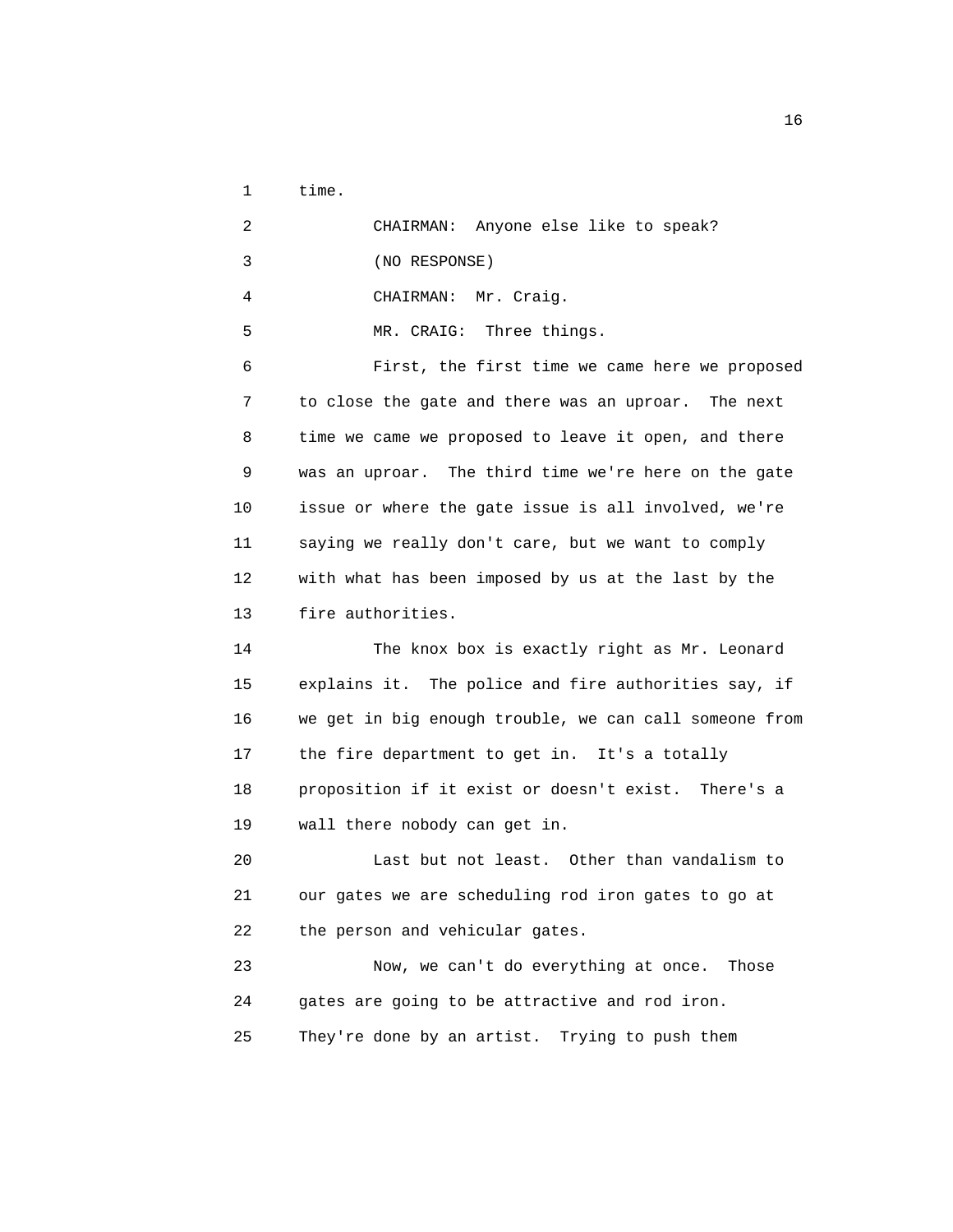1 sometimes is like trying to make it rain. So that the 2 gates will eventually be in place. The gate that 3 we're talking about on Benita Avenue, the corrugated 4 steal gate that was there for years will be taken down 5 simultaneously with putting up the new gate. 6 Unfortunately the corrugated steal gate was hit by a 7 major tree as a result of Ike and it is a true eye 8 sore. As soon as we can, there will be an attractive 9 rod iron gate.

 10 I'm quite sure that if ever that gate is open 11 for any circumstance other than the fire authorities 12 coming or permitting some other emergency people come 13 in, we'll hear about it and you'll hear about it. We 14 comply with requirements that are imposed upon us and 15 I think the Boulware's record in that regard is 16 impeccable. We have not stated any falsehood to this 17 group at any time and we have complied at all times 18 with what has been imposed upon us by the legal 19 authority as required. As I said before, I'm lazy. 20 I'd like to get this completed and see you other than 21 here. 22 CHAIRMAN: Any board members have any 23 questions of Mr. Craig? 24 MS. DIXON: Can we get the fire personnel to

25 state again who will have access to the key for the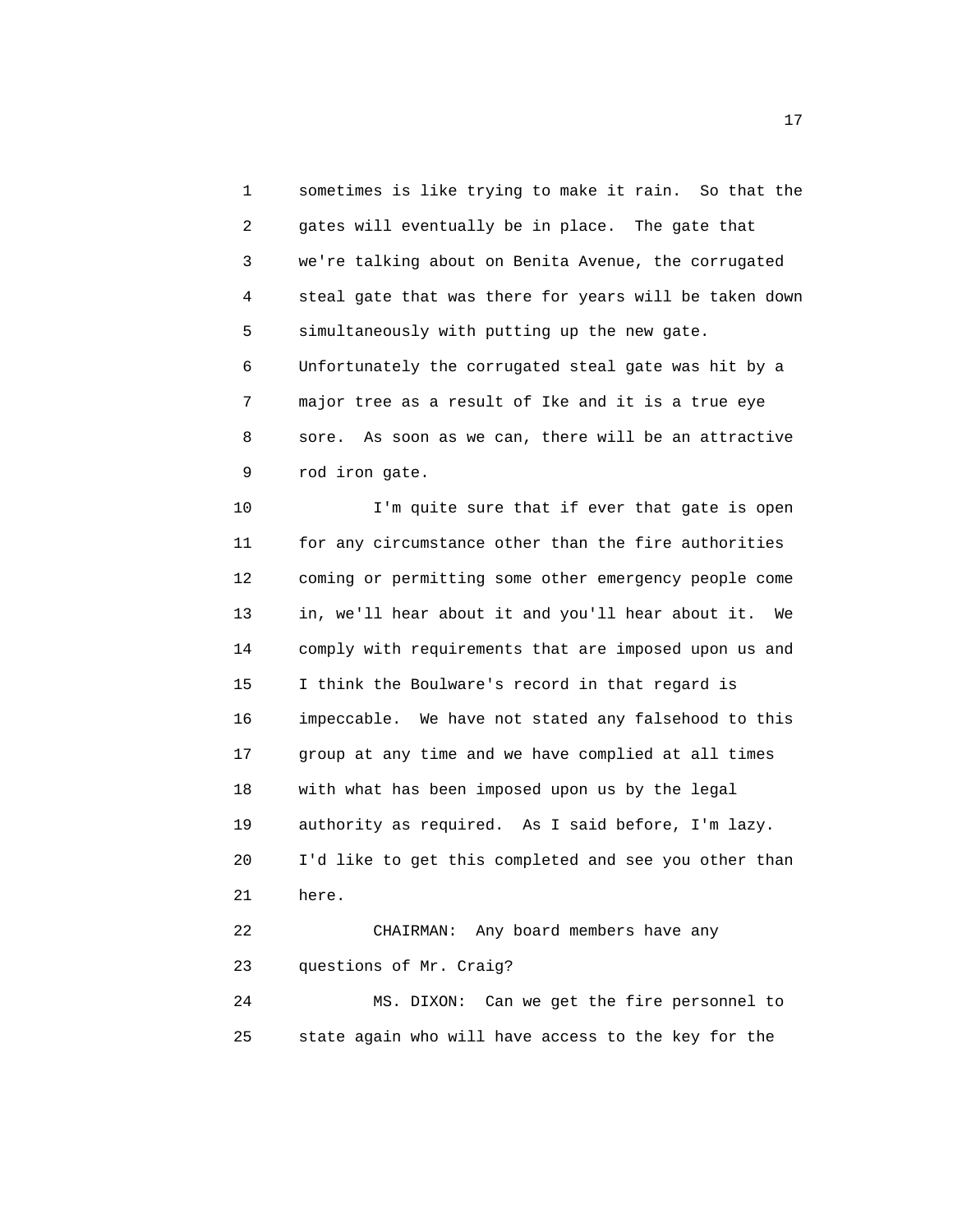1 record again?

 2 MR. LEONARD: This gentleman makes a good 3 point in that anyone else can have a key, but not to 4 the knox box. If they want to open the gate by other 5 means, and again that's out of my jurisdiction. All 6 I'm asking for is access to that facility by two ways 7 that were originally put there. The original reason 8 that was there is for access for apparatus and other 9 emergency equipment. We do not want to lessen that 10 protection. The knox box that we would put there, 11 again, our intent is for that to be used for us only. 12 We cannot govern whether or not they use it for other 13 purposes.

 14 Now, that would have to be decided by somebody 15 other than me because that's not a fire issue as to 16 who can use that gate when we're not using it. We 17 want it there because we have to have access to the 18 structure.

 19 As far as locking it, the safest way to lock 20 it and for us to assure and the knox box assures us of 21 availability to it, we do not have to find the keyer 22 to get in there and we do not have to use bolt cutters 23 to open that gate. We have the ability to unlock it 24 readily and quickly and get in there and do our jobs. 25 Again, if the Boulware Center wants to have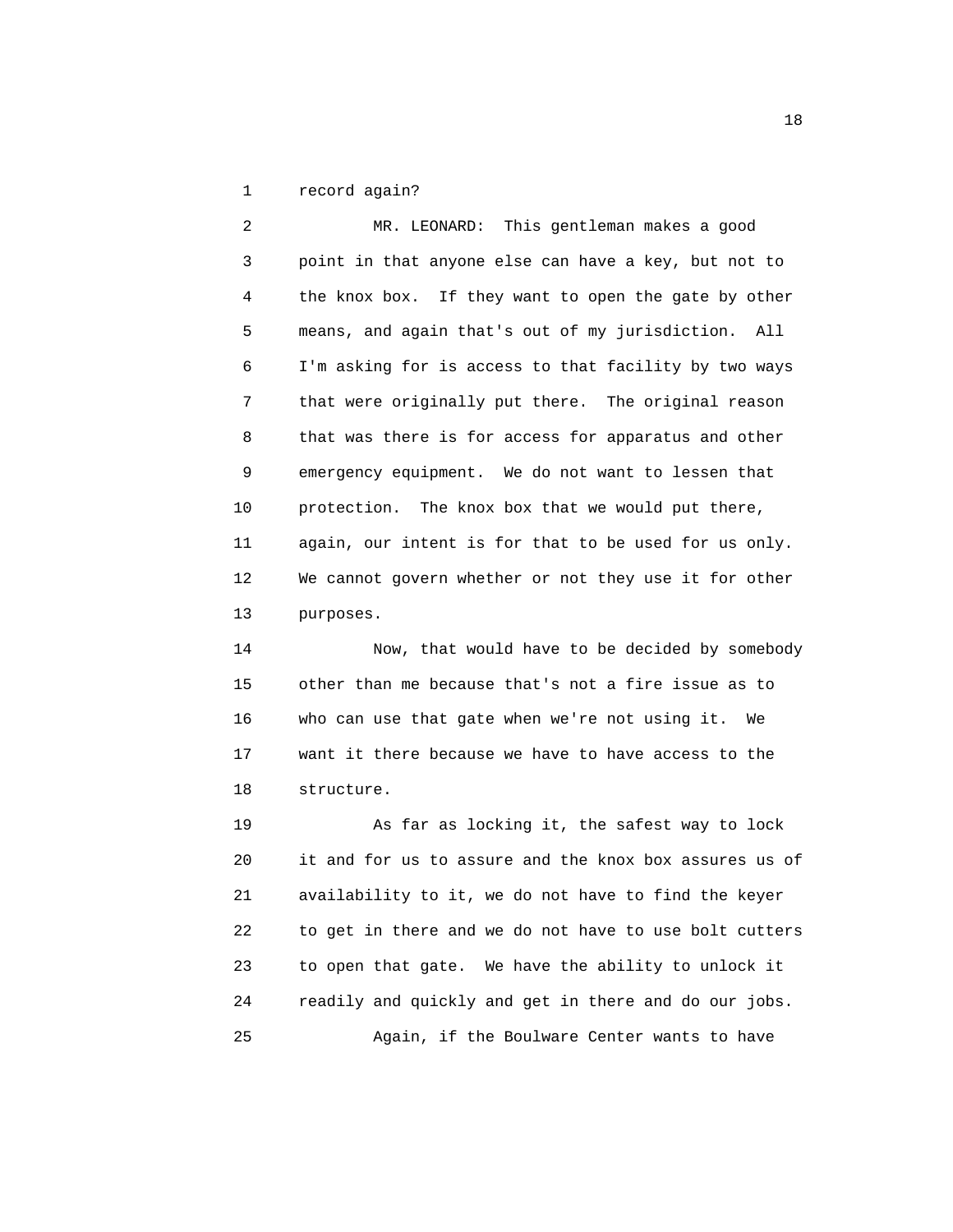1 keys to open that gate, he's exactly right. They can 2 have it and that's between these two entities and not 3 us. 4 MS. DIXON: Thank you. 5 CHAIRMAN: Any further questions? 6 MR. NOFFSINGER: I do. I'm going to speak 7 about the gate, the locked gate. 8 It's my understanding that the gate will be 9 locked with the knox box. That controls the lock and 10 the emergency personnel would only have a key. 11 Boulware would not have a key to unlock this gate. 12 MR. CRAIG: That's not at all correct. The 13 gate will be locked. The key to the gate will be put 14 in the knox box. We can't guarantee -- we can 15 guarantee the Boulware will not provide a key to 16 anyone else. If we want the knox box, there will be a 17 master cut somewhere. 18 The question would be if you make a 19 restriction on us that we'll keep that gate lock 20 except when the fire authorities go in, we're going to 21 obey it just as we're going to obey the other 22 restrictions you've imposed upon us. 23 There will be a commercial lock on that gate. 24 It will only be openable, we're telling you it will 25 only be openable by the emergency authorities. We're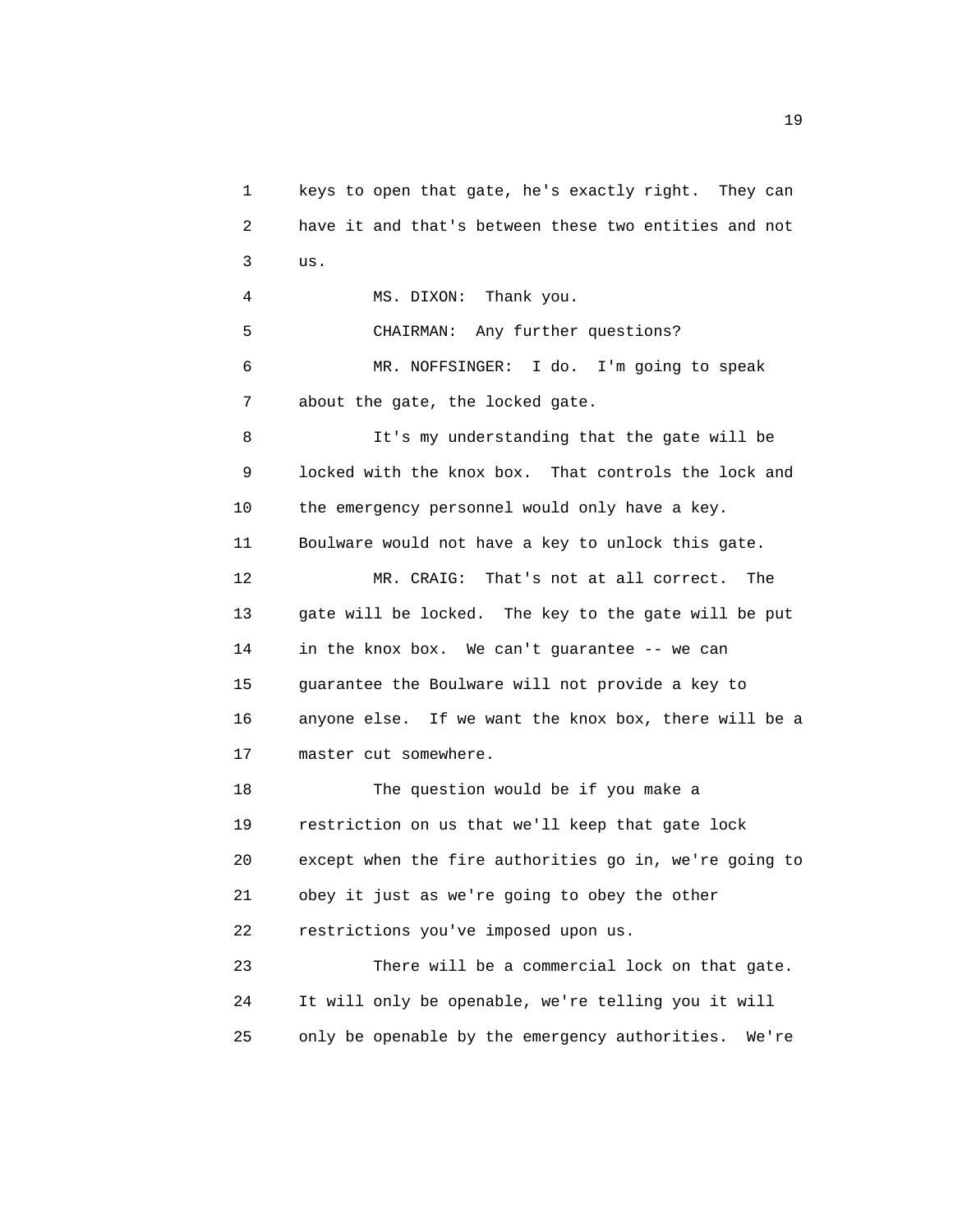1 not going to permit it otherwise to be open. I remind 2 you of our history in that respect.

 3 Other gates, the gate on Wing Avenue, the 4 people gates will be opened during daylight hours and 5 closed in the evening like any home.

 6 MR. DYSINGER: This knox box, it's just like 7 for real estate agents? It's outside for like open 8 house kind of thing? It's there.

 9 MR. CRAIG: No. It's a lock box that they 10 have a key to and we don't have a key to. When they 11 come, they know that there's a key inside to let them 12 come in the gate. There will be a knox box at our 13 other gate on Wing Avenue which is open all day every 14 day, but at night when we close it, they would be able 15 to come in; otherwise, people can't come in. 16 MR. NOFFSINGER: There's a key hole is what 17 the knox box is. 18 CHAIRMAN: Any further comments from the 19 board? 20 MR. DYSINGER: I just have a question. This 21 may be either for Staff or legal counsel. 22 To me this is clearly a safety issue that the

 23 chief is here telling us that. My question is: We 24 review this every six months. If the folks in the 25 neighborhood that complain, that have had some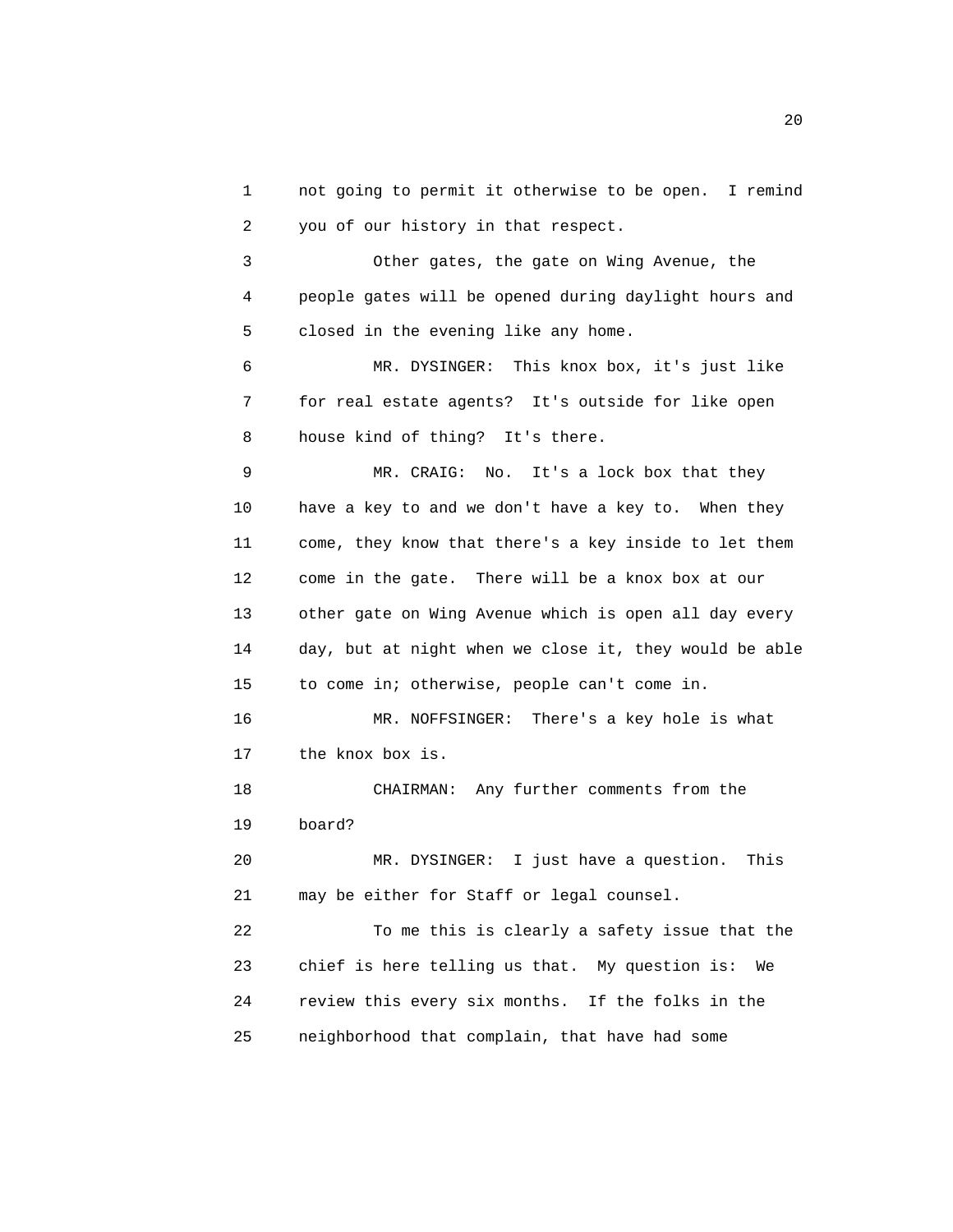1 problems come to us with evidence that this gate is 2 being misused outside of the bounds of this permit, 3 that review would allow us to resend the entire 4 conditional use permit, correct? Not just the issue 5 of the gate? 6 MR. SILVERT: That's correct. 7 CHAIRMAN: Any further comments? 8 (NO RESPONSE) 9 CHAIRMAN: Mr. Darling, you have any further 10 comments or questions? 11 (NO RESPONSE) 12 CHAIRMAN: Chair is ready for a motion, 13 MR. TAYLOR: Mr. Chairman, I move to approve 14 the conditional use permit based on the findings of 15 facts that we have approved several conditional use 16 permits for this property in the past. The only 17 change to the most recent of those conditional use 18 permits is in regards to public safety. It is 19 recommended by officials. They will still be required 20 to uphold the suggested conditions that we have 21 imposed to them as well as one other. 22 Reviews must be conducted at six month 23 intervals of occupancy for a period of one year; the 24 number of residence will not exceed 90; at no time 25 will there be more than 120 people in the facility;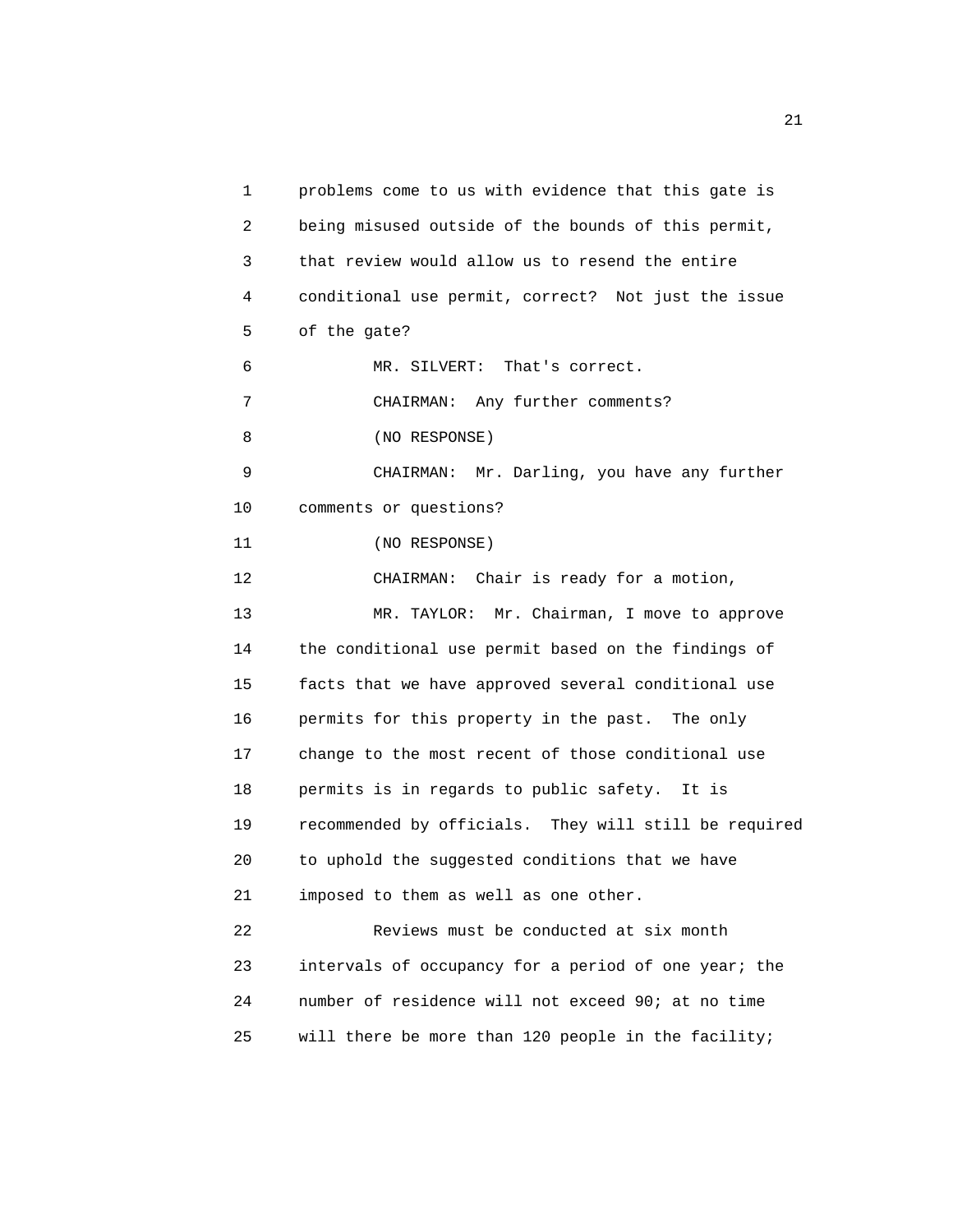1 and in regards to the new gate vehicular access point 2 on Benita Avenue must be gated, locked with a knox box 3 access and only accessible by emergency vehicles. 4 CHAIRMAN: We have a motion. 5 MR. DYSINGER: Mr. Chairman, if Mr. Taylor 6 could amend his motion to make the interval for two 7 years. The reason I ask that, we have kind of inched 8 an inch and inched along on this conditional use 9 permit. I think for the folks that have been opposed 10 to it, it will be a source of comfort to know that 11 there's extra time that this is going to be reviewed. 12 Meaning not just two reviews but four reviews. 13 CHAIRMAN: Mr. Taylor, do you accept that? 14 MR. TAYLOR: I accept. 15 MR. DYSINGER: I'll second, Mr. Chairman. 16 CHAIRMAN: We have a motion and a second. Any 17 comment or question on the motion? 18 (NO RESPONSE) 19 CHAIRMAN: All in favor raise your right hand. 20 (ALL BOARD MEMBERS PRESENT RESPONDED AYE.) 21 CHAIRMAN: Motion carries unanimously. 22 One more motion. 23 MR. WARREN: Motion to adjourn. 24 MR. DYSINGER: Second. 25 CHAIRMAN: All in favor raise your right hand.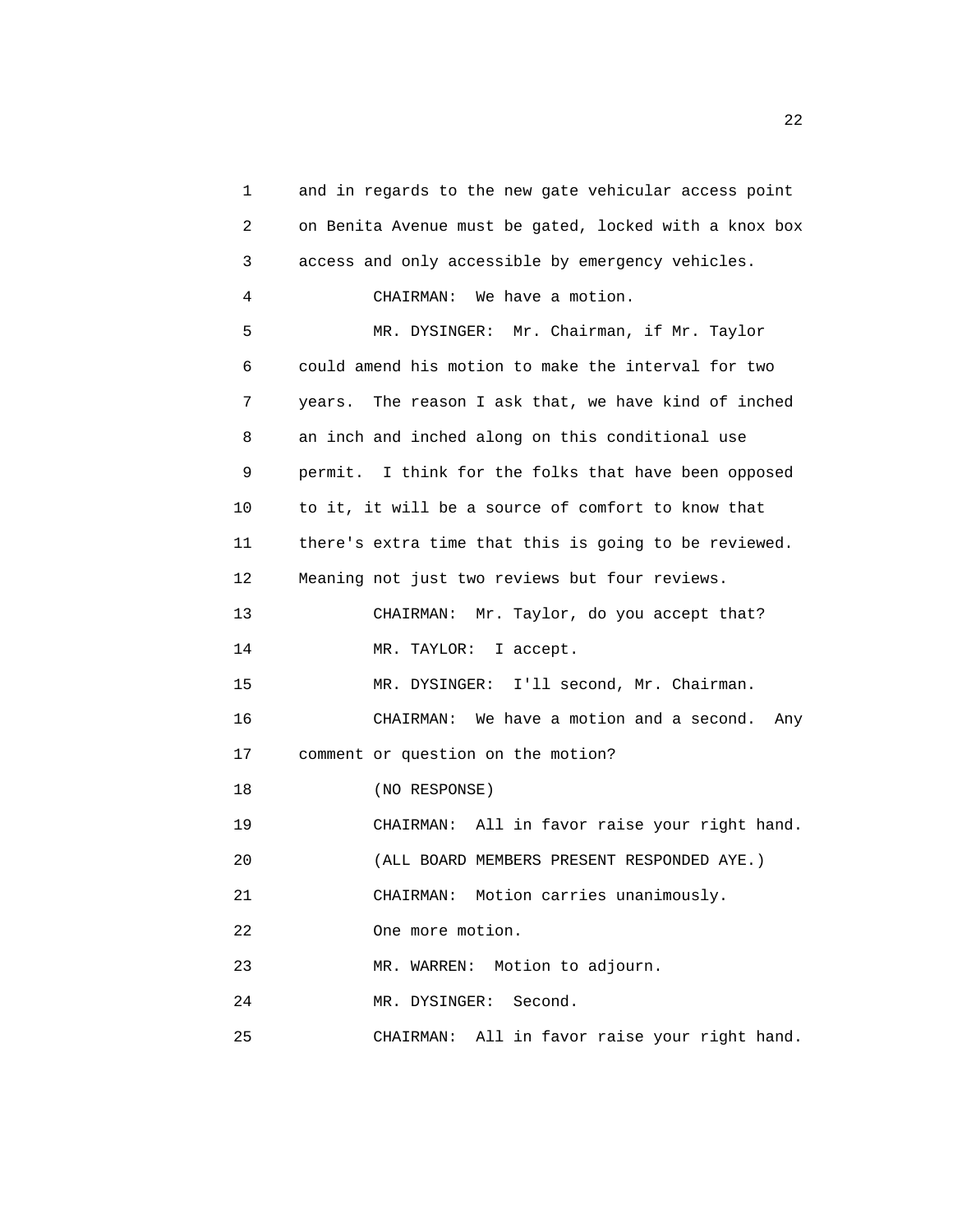| $\mathbf 1$      |  | (ALL BOARD MEMBERS PRESENT RESPONDED AYE.) |  |
|------------------|--|--------------------------------------------|--|
| $\sqrt{2}$       |  | CHAIRMAN: We are adjourned.                |  |
| $\mathbf{3}$     |  |                                            |  |
| $\bf 4$          |  |                                            |  |
| 5                |  |                                            |  |
| $\epsilon$       |  |                                            |  |
| $\boldsymbol{7}$ |  |                                            |  |
| $\,8\,$          |  |                                            |  |
| 9                |  |                                            |  |
| $10\,$           |  |                                            |  |
| $11\,$           |  |                                            |  |
| $12\,$           |  |                                            |  |
| 13               |  |                                            |  |
| $14\,$           |  |                                            |  |
| 15               |  |                                            |  |
| 16               |  |                                            |  |
| 17               |  |                                            |  |
| $18\,$           |  |                                            |  |
| 19               |  |                                            |  |
| $20$             |  |                                            |  |
| $21\,$           |  |                                            |  |
| $2\sqrt{2}$      |  |                                            |  |
| 23               |  |                                            |  |
| $2\sqrt{4}$      |  |                                            |  |
| 25               |  |                                            |  |